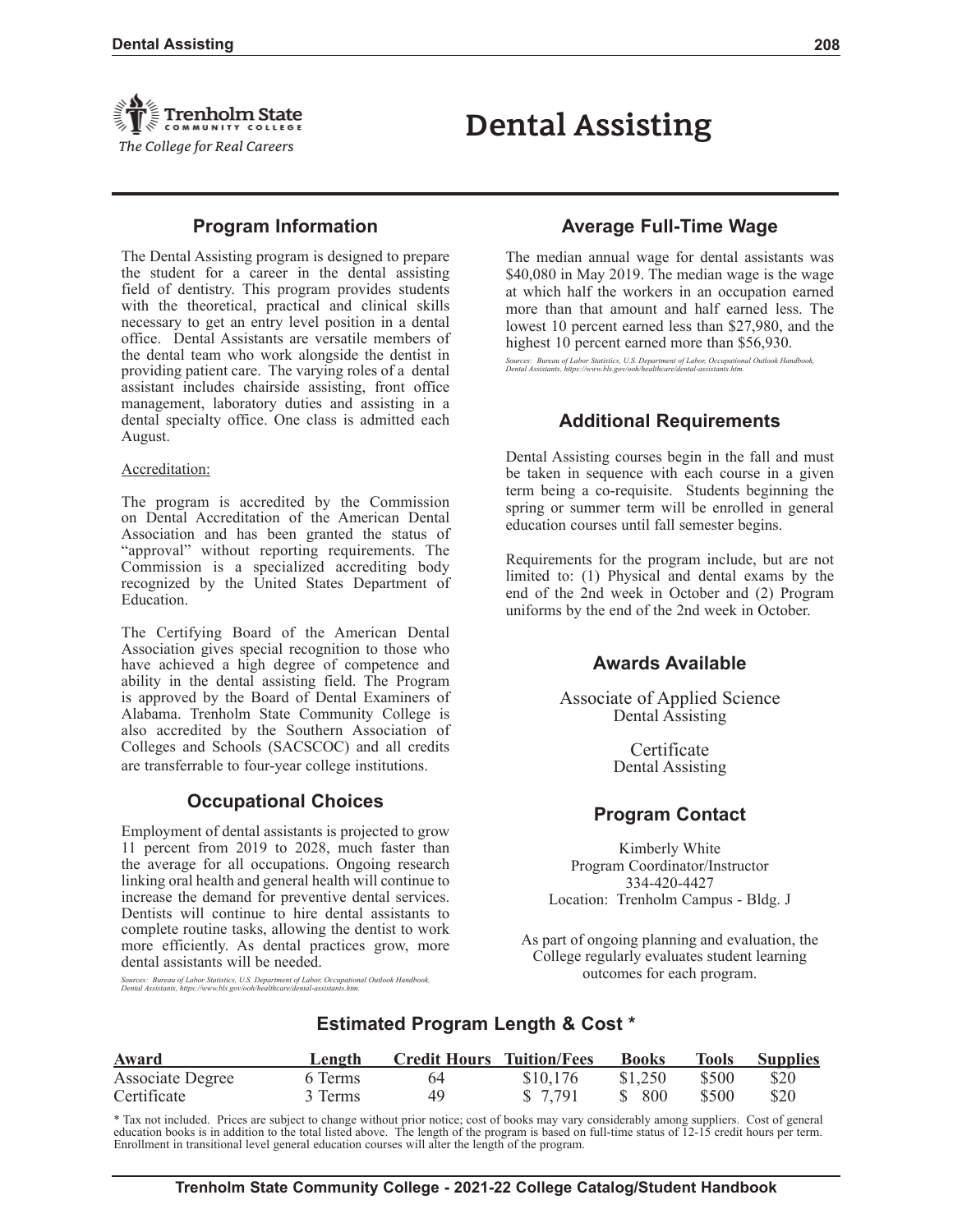# **Associate of Applied Science Dental Assisting**

## **General Education Requirements (18-19 hours)**

#### **Area I - Written Composition (6 hours)**

| $ENG-101$ | English Composition I           |  |
|-----------|---------------------------------|--|
| $ENG-102$ | English Composition II          |  |
| $ENG-130$ | <b>Technical Report Writing</b> |  |

#### **Area II - Humanities & Fine Arts (3 hours)**

(Humanities and Arts disciplines include but are not limited to: Area/Ethnic Studies, Art and Art History, Foreign Languages, Music and Music History, Philosophy, Ethics, Religious Studies, Theater and Dance.)

**Note**: If SPH-106, SPH-107, SPA-101 or SPA-102 has been taken an additional 3 semester hours in Humanities and Fine Arts must be taken to satisfy requirements in Area II.

### **Arts:**

| <b>ART-100</b> | Art Appreciation                | 3                                                 |
|----------------|---------------------------------|---------------------------------------------------|
| $MUS-101$      | Music Appreciation              | 3                                                 |
| Humanities:    |                                 |                                                   |
| PHL-106        | Intro to Philosophy             | 3                                                 |
| PHL-206        | Ethics & Society                | $\frac{3}{3}$                                     |
| <b>REL-100</b> | History of World Religions      |                                                   |
| <b>REL-151</b> | Survey of Old Testament         |                                                   |
| <b>REL-152</b> | Survey of New Testament         |                                                   |
| $SPA-101$      | Intro Spanish I                 |                                                   |
| $SPA-102$      | Intro Spanish II                | $\begin{array}{c}\n3 \\ 3 \\ 3 \\ 3\n\end{array}$ |
| $SPH-106$      | Fundamentals of Oral Comm       |                                                   |
| $SPH-107$      | Fundamentals of Public Speaking | 3                                                 |
| Literature:    |                                 |                                                   |
| $ENG-251$      | American Literature I           |                                                   |
| $ENG-252$      | American Literature II          | $\frac{3}{3}$                                     |
| $ENG-261$      | English Literature I            |                                                   |
| $ENG-262$      | English Literature II           |                                                   |
| $ENG-271$      | World Literature I              | $\frac{3}{3}$                                     |
| $ENG-272$      | World Literature II             | $\overline{3}$                                    |
|                |                                 |                                                   |

**Area III - Natural Science & Mathematics (6-7 hours)** (In addition to Mathematics, disciplines in the Natural Sciences include: Astronomy, Biological Sciences, Chemistry, Geology, Physical Geography, Earth Science, Physics, and Physical Science.)

**Note**: 3 semester hours in MTH must be completed. Additional hours can be taken in the Natural Science area.

#### **Mathematics:**

| <b>MTH-100</b>           | Intermediate Algebra             |   |
|--------------------------|----------------------------------|---|
| <b>MTH-104</b>           | Plane Trigonometry               |   |
| <b>MTH-110</b>           | <b>Finite Mathematics</b>        | 3 |
| <b>MTH-112</b>           | Precalculus Algebra              | 3 |
| MTH-116                  | <b>Mathematical Applications</b> |   |
| <b>Natural Sciences:</b> |                                  |   |
| <b>BIO-101</b>           | Introduction to Biology I        |   |
| BIO-102                  | Introduction to Biology II       |   |
| <b>BIO-103</b>           | Principles of Biology I          | 4 |
| <b>BIO-104</b>           | Principles of Biology II         |   |
| <b>BIO-201</b>           | Human Anatomy & Physiology I     | 4 |
| BIO-202                  | Human Anatomy & Physiology II    | 4 |
| <b>PHS-111</b>           | Physical Science I               |   |
| <b>PHS-112</b>           | Physical Science II              |   |
| PHY-120                  | Introduction to Physics          |   |
|                          |                                  |   |

**Area IV - History, Social & Behavioral Sciences (3 hours):** (Social and Behavioral Sciences include, but are not limited to: Anthropology, Economics, Geography, Political Science, Psychology, and Sociology.)

**Note**: Must complete 3 semester hours.

| <b>History:</b> |                                        |   |
|-----------------|----------------------------------------|---|
| $HIS-101$       | Western Civilization I                 |   |
| $HIS-102$       | Western Civilization II                |   |
| $HIS-121$       | World History I                        | 3 |
| $HIS-122$       | World History II                       |   |
| $HIS-201$       | United States History I                |   |
| $HIS-202$       | United States History II               |   |
|                 | <b>Social and Behavioral Sciences:</b> |   |
| <b>PSY-200</b>  | General Psychology                     |   |
| <b>PSY-210</b>  | Human Growth and Development           |   |
| $SOC-200$       | Introduction to Sociology              |   |
| <b>POL-200</b>  | Introduction to Political Science      |   |
| POL-211         | American National Government           |   |

#### **Area V: Pre-Professional/College Requirements:**

(Courses appropriate to the degree requirements and major of the individual student and electives.)

| <b>College Requirements:</b> |                                      |                |
|------------------------------|--------------------------------------|----------------|
| ORI-101                      | Orientation to College               |                |
| CIS-149                      | Introduction to Computers            | 3              |
|                              | OR CIS-146 Microcomputer Apps        |                |
|                              |                                      |                |
| $*$ DAT-100                  | Introduction to Dental Assisting     | 2              |
| $*$ DAT-101                  | Pre-Clinical Procedures I            | 3              |
| $*$ DAT-102                  | Dental Materials                     | 3              |
| $*$ DAT-103                  | Anatomy & Physiology-Dental Asst     | 3              |
| $*$ DAT-112                  | Dental Radiology                     | 3              |
| $+$ DAT-104                  | Basic Science for Dental Assisting   | $\overline{c}$ |
| $+$ DAT-105                  | Pre-Clinical Procedure & Practicum   | 3              |
| $+$ DAT-113                  | Dental Health Education              | $\overline{2}$ |
| $+$ DAT-115                  | Clinical Practicum I                 | 5              |
| $+$ DAT-124                  | Clinically Applied Infection Control |                |
|                              | & OSHA Standards                     | 1              |
| $o$ DAT-120                  | Office Admin for Dental Assisting    | 3              |
| $o$ DAT-122                  | Clinical Practice II                 | 4              |
| $o$ DAT-123                  | Dental Assisting Seminar             | 4              |
| $o$ DAT-205                  | Dental Field Practice                | 1              |
|                              | **Elective                           |                |
|                              | **Elective                           | 2              |

\*\*DAT-141 and DAT-298 – These courses were used to calculate contact hours which may vary, depending on elective courses selected.

- \* These courses are co-requisites and are offered only in the fall term.
- + These courses are co-requisites and are offered only in the spring term.
- o These courses are co-requisites and are offered only in the summer term.

### **Electives:**

| DAT-141 | Directed Studies in Dental Assisting 3 |  |
|---------|----------------------------------------|--|
| DAT-298 | Special Topics in Dentistry            |  |
|         |                                        |  |

**Area V Credit Hours: 46 Total Credit Hours: 64**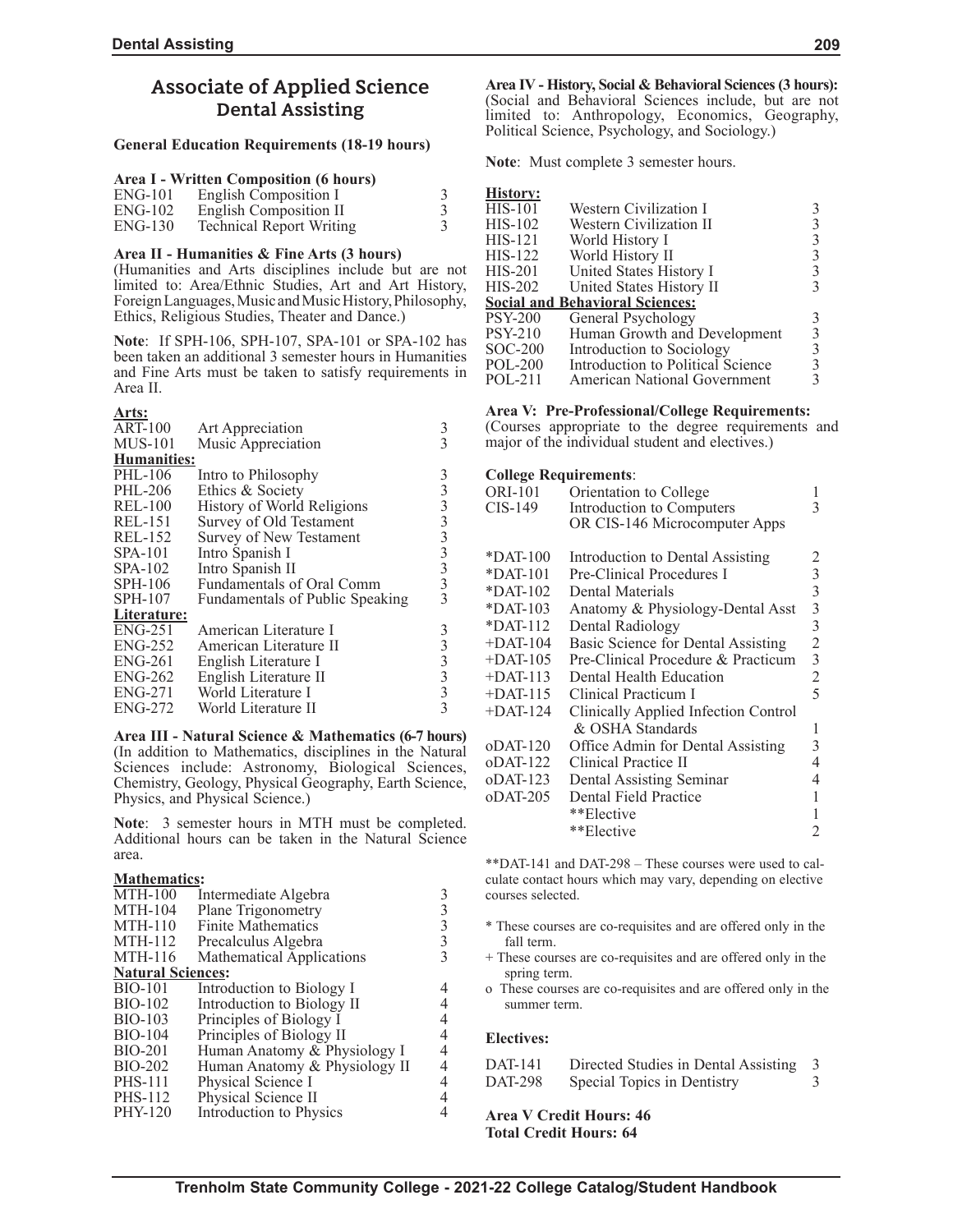# **Certificate Dental Assisting**

## **General Education Requirements (9 hours)**

|  |  |  | Area I - Written Composition (3 hours) |  |  |  |
|--|--|--|----------------------------------------|--|--|--|
|--|--|--|----------------------------------------|--|--|--|

| $ENG-101$ | <b>English Composition I</b>    |  |
|-----------|---------------------------------|--|
| $ENG-102$ | English Composition II          |  |
| $ENG-130$ | <b>Technical Report Writing</b> |  |

## **Area II - Humanities & Fine Arts (3 hours)**

(Humanities and Arts disciplines include but are not limited to: Area/Ethnic Studies, Art and Art History, Foreign Languages, Music and Music History, Philosophy, Ethics, Religious Studies, Theater and Dance.)

**Note**: If SPH-106, SPH-107, SPA-101 or SPA-102 has been taken an additional 3 semester hours in Humanities and Fine Arts must be taken to satisfy requirements in Area II.

## **Arts:**

| <b>ART-100</b> | Art Appreciation                | 3               |
|----------------|---------------------------------|-----------------|
| $MUS-101$      | Music Appreciation              |                 |
| Humanities:    |                                 |                 |
| PHL-106        | Intro to Philosophy             |                 |
| <b>PHL-206</b> | Ethics & Society                |                 |
| <b>REL-100</b> | History of World Religions      |                 |
| <b>REL-151</b> | Survey of Old Testament         |                 |
| <b>REL-152</b> | Survey of New Testament         |                 |
| $SPA-101$      | Intro Spanish I                 | 3333333         |
| $SPA-102$      | Intro Spanish II                |                 |
| $SPH-106$      | Fundamentals of Oral Comm       |                 |
| $SPH-107$      | Fundamentals of Public Speaking | 3               |
| Literature:    |                                 |                 |
| $ENG-251$      | American Literature I           |                 |
| $ENG-252$      | American Literature II          |                 |
| $ENG-261$      | English Literature I            |                 |
| $ENG-262$      | English Literature II           |                 |
| <b>ENG-271</b> | World Literature I              | $3333$<br>$333$ |
| ENG-272        | World Literature II             |                 |
|                |                                 |                 |

**Area III - Natural Science & Mathematics (3 hours)** (In addition to Mathematics, disciplines in the Natural Sciences include: Astronomy, Biological Sciences, Chemistry, Geology, Physical Geography, Earth Science, Physics, and Physical Science.)

**Note**: 3 semester hours in MTH must be completed. Additional hours can be taken in the Natural Science area.

### **Mathematics:**

| $MTH-100$                | Intermediate Algebra             |  |
|--------------------------|----------------------------------|--|
| <b>MTH-104</b>           | Plane Trigonometry               |  |
| <b>MTH-110</b>           | <b>Finite Mathematics</b>        |  |
| <b>MTH-112</b>           | Precalculus Algebra              |  |
| <b>MTH-116</b>           | <b>Mathematical Applications</b> |  |
| <b>Natural Sciences:</b> |                                  |  |
| <b>BIO-101</b>           | Introduction to Biology I        |  |
| <b>BIO-102</b>           | Introduction to Biology II       |  |
| <b>BIO-103</b>           | Principles of Biology I          |  |
| <b>BIO-104</b>           | Principles of Biology II         |  |
| BIO-201                  | Human Anatomy & Physiology I     |  |
| <b>BIO-202</b>           | Human Anatomy & Physiology II    |  |
| <b>PHS-111</b>           | Physical Science I               |  |
| <b>PHS-112</b>           | Physical Science II              |  |
| PHY-120                  | Introduction to Physics          |  |
|                          |                                  |  |

**Area IV - History, Social & Behavioral Sciences (0 hours):** (Social and Behavioral Sciences include, but are not limited to: Anthropology, Economics, Geography, Political Science, Psychology, and Sociology.)

## **History:**

| <b>HIS-101</b> | Western Civilization I                 |   |
|----------------|----------------------------------------|---|
| $HIS-102$      | Western Civilization II                |   |
| $HIS-121$      | World History I                        | 3 |
| $HIS-122$      | World History II                       | 3 |
| <b>HIS-201</b> | United States History I                | 3 |
| HIS-202        | United States History II               |   |
|                |                                        |   |
|                | <b>Social and Behavioral Sciences:</b> |   |
| <b>PSY-200</b> | General Psychology                     |   |
| <b>PSY-210</b> | Human Growth and Development           | 3 |
| $SOC-200$      | Introduction to Sociology              | 3 |
| <b>POL-200</b> | Introduction to Political Science      |   |

**Area V: Pre-Professional/College Requirements:** (Courses appropriate to the degree requirements and major of the individual student and electives.)

### **College Requirements**:

| <b>ORI-101</b> | Orientation to College               |                |
|----------------|--------------------------------------|----------------|
| $*$ DAT-100    | Introduction to Dental Assisting     |                |
| $*$ DAT-101    | Pre-Clinical Procedures I            | 3              |
| $*$ DAT-102    | Dental Materials                     | 3              |
| $*$ DAT-103    | Anatomy & Physiology-Dental Asst     | 3              |
| $*$ DAT-112    | Dental Radiology                     | 3              |
| $+$ DAT-104    | Basic Science for Dental Assisting   | $\overline{c}$ |
| $+$ DAT-105    | Pre-Clinical Procedure & Practicum   | 3              |
| $+$ DAT-113    | Dental Health Education              | 2              |
| $+$ DAT-115    | Clinical Practice I                  | 5              |
| $+$ DAT-124    | Clinically Applied Infection Control |                |
|                | & OSHA Standards                     |                |
| $o$ DAT-120    | Office Admin for Dental Assisting    | 3              |
| $o$ DAT-122    | Clinical Practice II                 |                |
| $o$ DAT-123    | Dental Assisting Seminar             |                |
| $o$ DAT-205    | Dental Field Practice                |                |
|                | **Elective                           |                |
|                | **Elective                           |                |

- \* These courses are co-requisites and are offered only in the fall term.
- + These courses are co-requisites and are offered only in the spring term.
- o These courses are co-requisites and are offered only in the summer term.

### **Electives:**

| DAT-141 | Directed Studies in Dental Assisting 3 |  |
|---------|----------------------------------------|--|
| DAT-298 | Special Topics in Dentistry            |  |

#### **Area V Credit Hours: 43 Total Credit Hours: 49**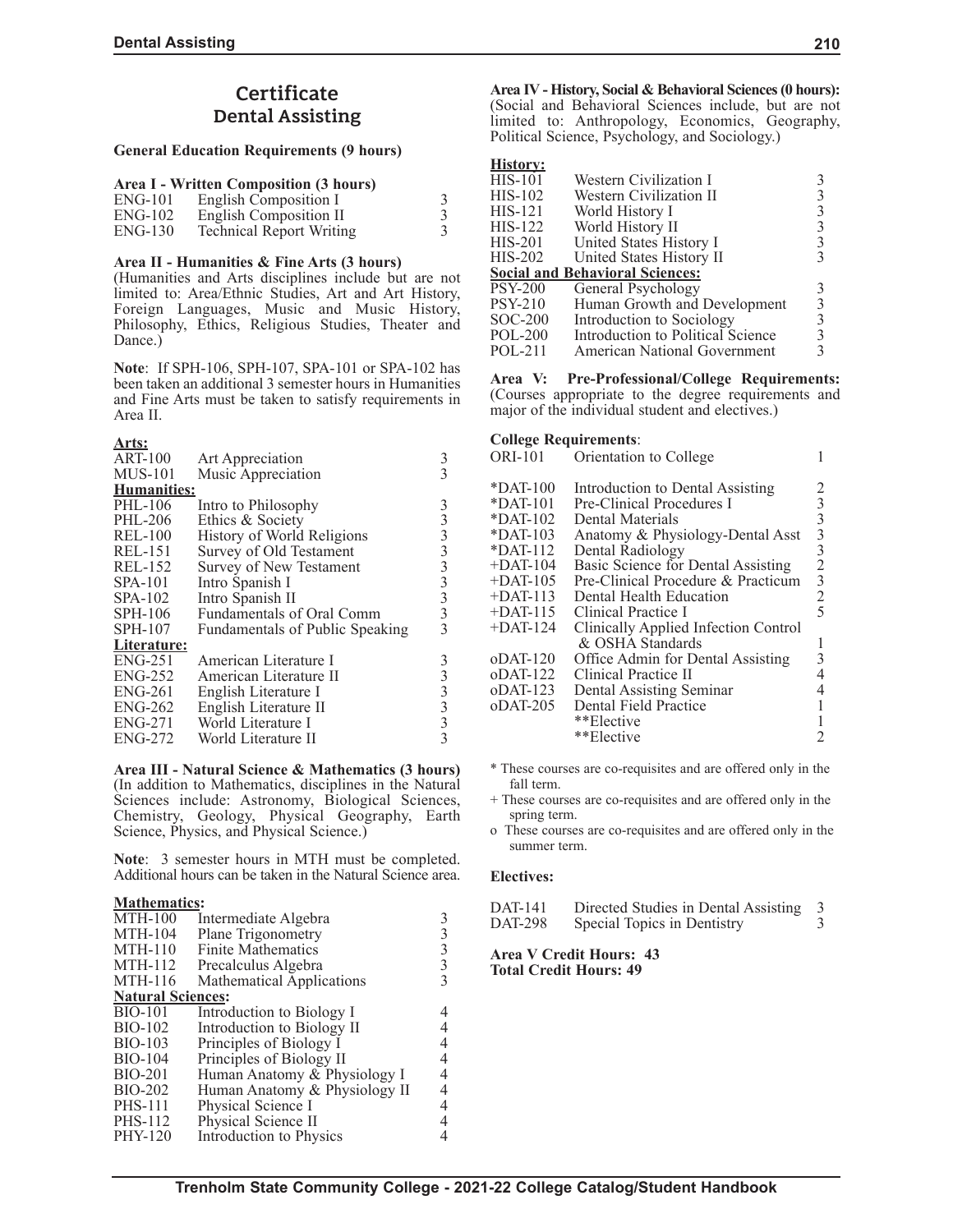# **Course Descriptions Dental Assisting**

|                |                                         | <b>Credit</b> |
|----------------|-----------------------------------------|---------------|
|                | Course # Course Title                   | Hours         |
| <b>DAT-100</b> | <b>INTRODUCTION TO DENTAL ASSISTING</b> |               |
|                |                                         |               |

PREREQUISITE: Permission of Instructor

CO-REQUISITE: DAT101, 102, 103, 112

This course is designed to provide an introduction to dentistry and the history of dentistry, dental equipment, dental auxiliaries, psychology application to dentistry, personal and certification requirements, legal and ethical considerations, and work ethics and communication skills. Emphasis is placed on the Alabama Dental Practice Act and OSHA Standards. Upon completion, students should be able to discuss basic aspects of dentistry. This course is offered in the fall each year. This is a CORE course.

## **DAT-101 PRE-CLINICAL PROCEDURES I** 3

PREREQUISITE: Permission of Instructor CO-REQUISITE: DAT100, 102, 103, 112

This course is designed to introduce chairside assisting including concepts of four handed dentistry, sterilization techniques, dental instruments, anesthesia, operative dentistry and dental specialities. Emphasis will be placed on preparation of the student for clinical dental assisting. Upon completion, the student should be able to perform dental assisting skills in a clinical setting. This course is offered in the fall each year.

# **DAT-102 DENTAL MATERIALS 3**

PREREQUISITE: Permission of Instructor

CO-REQUISITE: DAT100, 101, 103, 112

This course is designed to provide study of the characteristics, manipulation, and application of dental materials ordinarily used in the dental office. Students will be given intra and extra oral technical tasks to perform. Upon completion, students should be able to take and pour alginate impressions, trim study models, construct custom trays and temporary crowns, prepare and place restorative material, and manipulate cements and impression materials. This course is offered in the fall each year.

## **DAT-103 ANATOMY & PHYSIOLOGY FOR DENTAL ASSTG 3**

PRE-REQUISITE: Permission of Instructor

CO-REQUISITE: DAT100, 101, 102, 112

This course is designed to provide study of anatomy and physiology of the head and neck with a basic understanding of body structure and function. Emphasis will be placed on tooth and root morphology, and embryological and histological correlations to provide a foundation essential to an understanding of dental health. Upon completion, students should be able to discuss and identify the basic structure and function of the human body specifically the head, neck, and dentition. This course is offered in the fall each year. This is a CORE course.

# **DAT-104 BASIC SCIENCES FOR DENTAL ASSISTING 2**

PREREQUISITE: Successful completion of DAT-100, 101, 102, 103, 112 and/or Permission of Instructor CO-REQUISITE: DAT111, 113, 116, 124

This course is designed to study basic microbiology, pathology, pharmacology, and medical emergencies. Emphasis is placed on the correlation of these sciences to the practice of dentistry. Upon completion, students should be able to apply basic science to the dental field. This course is offered in the spring each year.

# **DAT-105 PRE-CLINICAL PROCEDURE AND PRACTICUM 3**

PREREQUISITE: Successful completion of DAT/DNT-101 or equivalent

This course is a continuation of Pre-Clinical Procedures I. Emphasis is place on dental specialties. Upon completion, the student should be able to perform specific dental assisting skills pertaining to dental specialty procedures and instrumentation. This course is offered in the spring each year.

### **DAT-112 DENTAL RADIOLOGY 3**

PREREQUISITE: Permission of Instructor

CO-REQUISITE: DAT100, 101, 102, 103

This course is designed to cover the essential knowledge of radiographic technique for the practice of dentistry. Students will be taught to produce diagnostically acceptable intra and extra-oral radiographs with emphasis being placed on x-ray properties, generation of x-rays, film processing, infection control, quality assurance, intraoral radiographic technique and image characteristics. Upon completion, students should be able to expose, process, and mount radiographs for diagnostic purposes under the direct supervision of a licensed dentist. This course is offered in the fall each year. This is a CORE course.

### **DAT-113 DENTAL HEALTH EDUCATION 2**

PREREQUISITE: Successful completion of DAT-100, 101, 102, 103, 112 and/or Permission of Instructor CO-REQUISITE: DAT104, 111, 116, 124

This course is designed to introduce the student to the basic principles of nutrition, preventive dentistry, and dental health education. Emphasis will be placed on philosophy of preventive dentistry including: oral hygiene, patient motivation and management, and methods of oral health education. Upon completion, students should be able to apply the basic principles of nutrition and preventive dentistry. This course is offered in the spring each year. This is a CORE course.